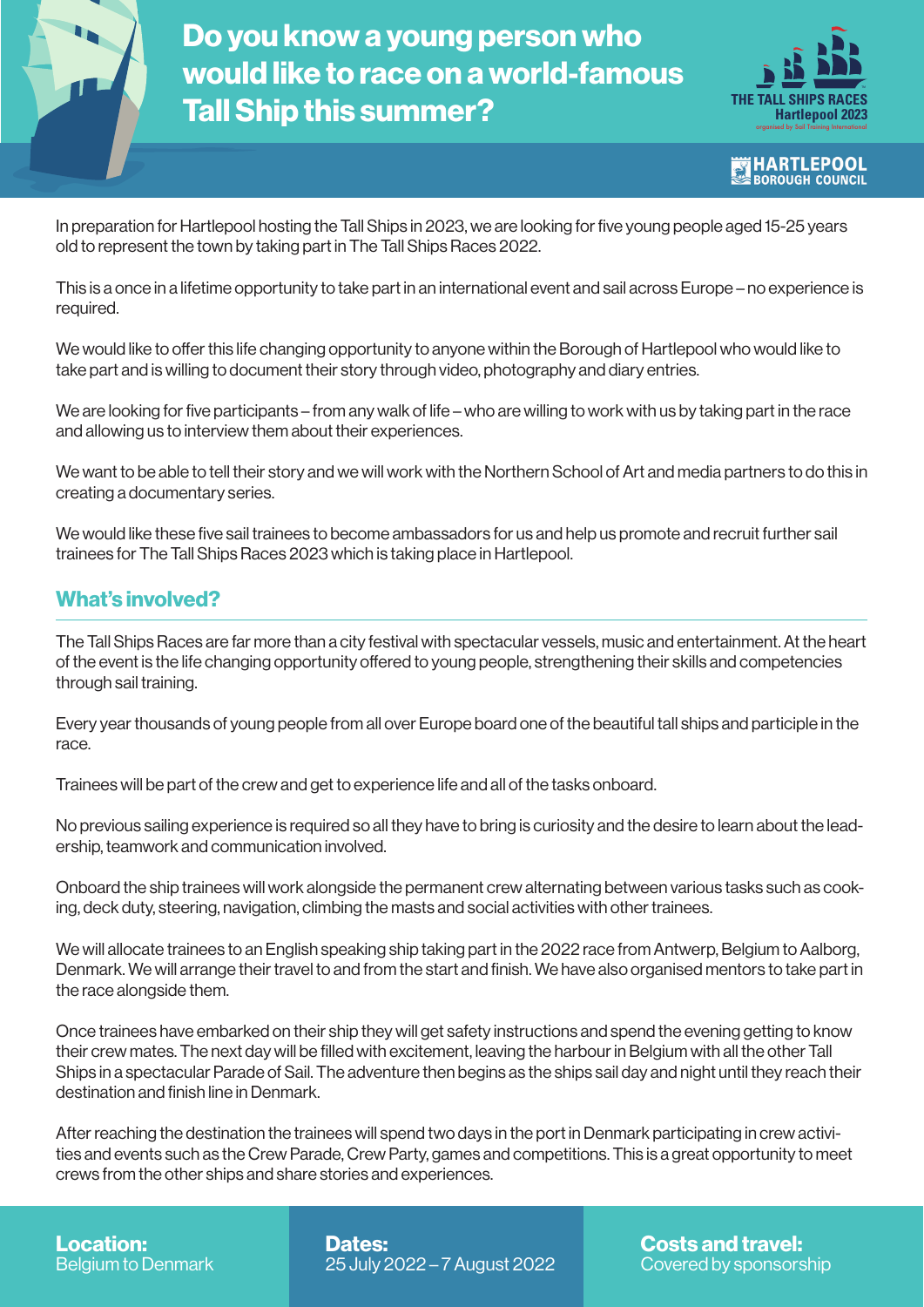

## TALL SHIPS 2022 EXPERIENCE NOMINATION FORM



**EXTREMARTLEPOOL** 

## Please complete all fields

| <b>Your Details</b>                                                                    |
|----------------------------------------------------------------------------------------|
| Full Name:                                                                             |
| Address:                                                                               |
|                                                                                        |
| Postcode:                                                                              |
| Telephone Number:                                                                      |
| <b>Email Address:</b>                                                                  |
| Relationship to Nominee:                                                               |
| <b>Details of Person Being Nominated</b>                                               |
| Full Name:                                                                             |
| Age:                                                                                   |
| Address:                                                                               |
|                                                                                        |
| Postcode:                                                                              |
| Telephone Number (If under 18 please give parent's/guardian's name and email address): |
| <b>Email Address:</b>                                                                  |
| Are they available 25th July - 7th August 2022?<br>Yes / No                            |
| <b>Reasons For Nominating This Person (Maximum 500 words)</b>                          |
|                                                                                        |
|                                                                                        |
|                                                                                        |